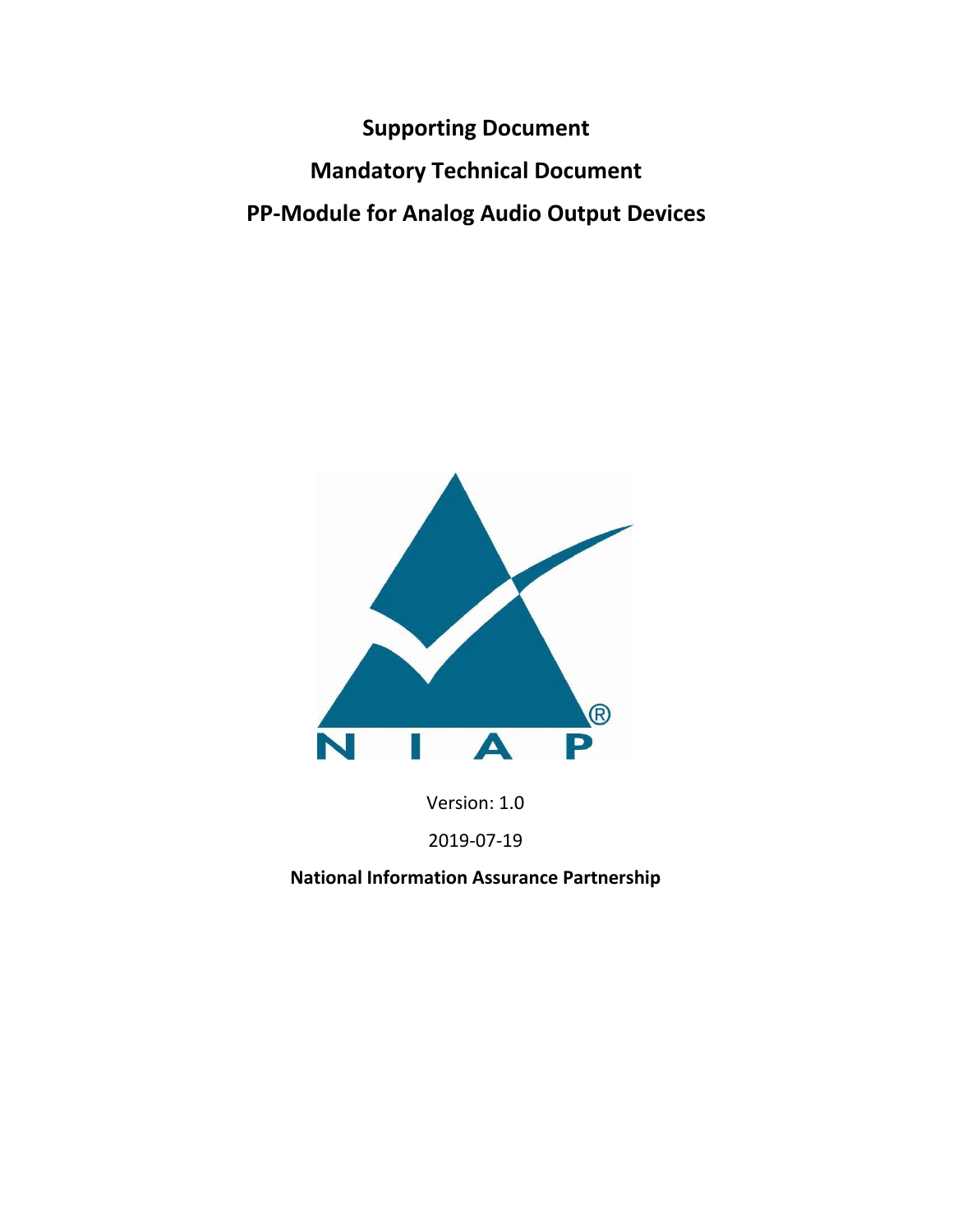# **Foreword**

This is a Supporting Document (SD), intended to complement the Common Criteria version 3 and the associated Common Evaluation Methodology for Information Technology Security Evaluation.

SDs may be "Guidance Documents", that highlight specific approaches and application of the standard to areas where no mutual recognition of its application is required, and as such, are not of normative nature, or "Mandatory Technical Documents", whose application is mandatory for evaluations whose scope is covered by that of the SD. The usage of the latter class is not only mandatory, but certificates issued as a result of their application are recognized under the Common Criteria Recognition Arrangement (CCRA).

#### **Technical Editor:**

National Information Assurance Partnership (NIAP)

#### **Document history:**

V1.0, July 2019 (Initial)

#### **General Purpose:**

The purpose of this SD is to define evaluation methods for the functional behavior of peripheral sharing devices that support Analog Audio Output peripherals.

#### **Field of special use:**

This Supporting Document applies to the evaluation of TOEs claiming conformance with the PP‐Module for Analog Audio Output Devices, Version 1.0, July 2019.

#### **Acknowledgements:**

The NIAP Technical Community members, with representatives from industry, government agencies, Common Criteria Test Laboratories, and members of academia supported the development of this SD.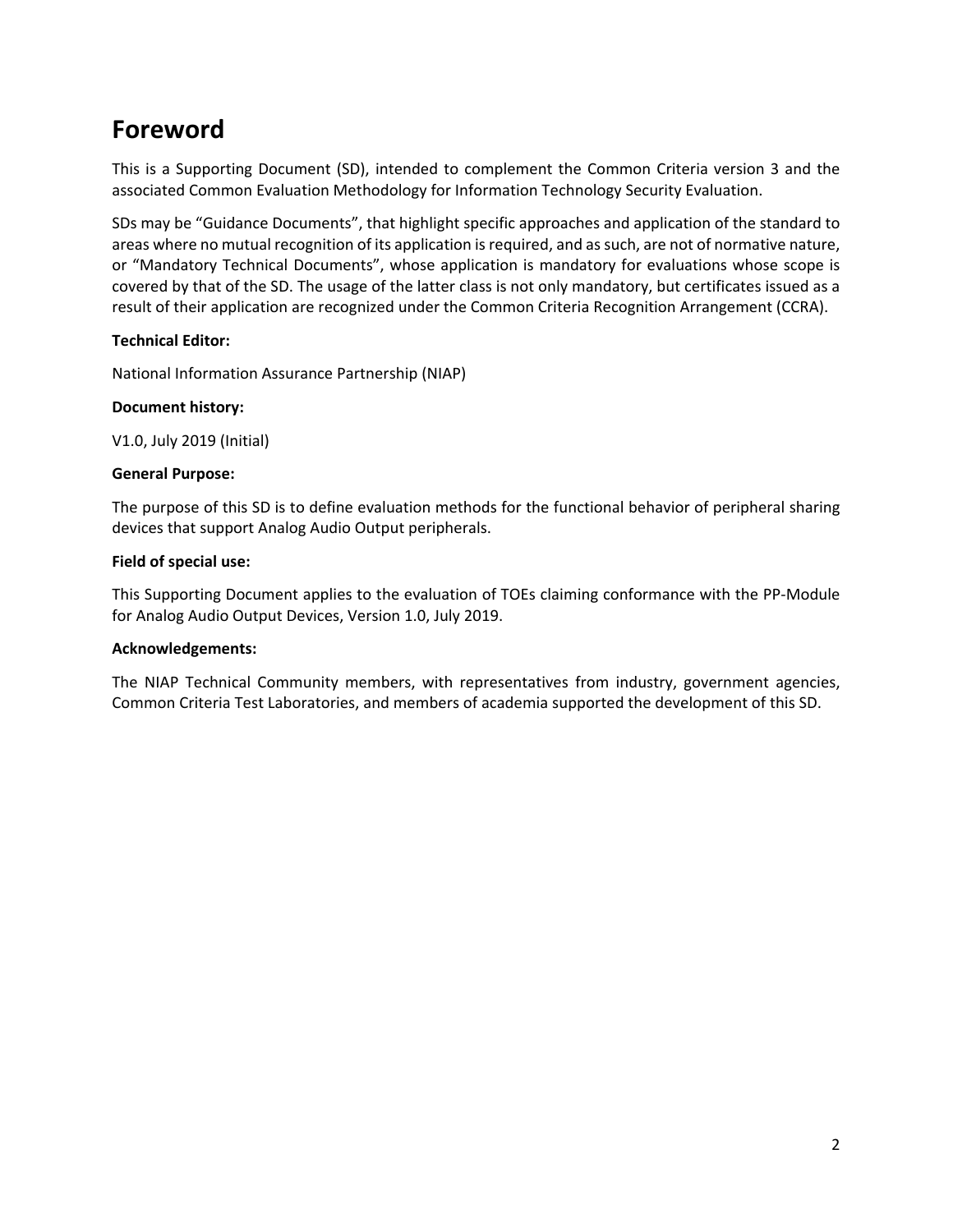## **Table of Contents**

| $\mathbf 1$ |       |  |  |  |  |
|-------------|-------|--|--|--|--|
|             | 1.1   |  |  |  |  |
|             | 1.2   |  |  |  |  |
|             | 1.3   |  |  |  |  |
|             | 1.3.1 |  |  |  |  |
|             | 1.3.2 |  |  |  |  |
| $2^{\circ}$ |       |  |  |  |  |
|             | 2.1   |  |  |  |  |
|             | 2.2   |  |  |  |  |
|             | 2.2.1 |  |  |  |  |
|             | 2.3   |  |  |  |  |
|             | 2.3.1 |  |  |  |  |
| 3           |       |  |  |  |  |
| 4           |       |  |  |  |  |
| 5.          |       |  |  |  |  |
| 6           |       |  |  |  |  |
| 7           |       |  |  |  |  |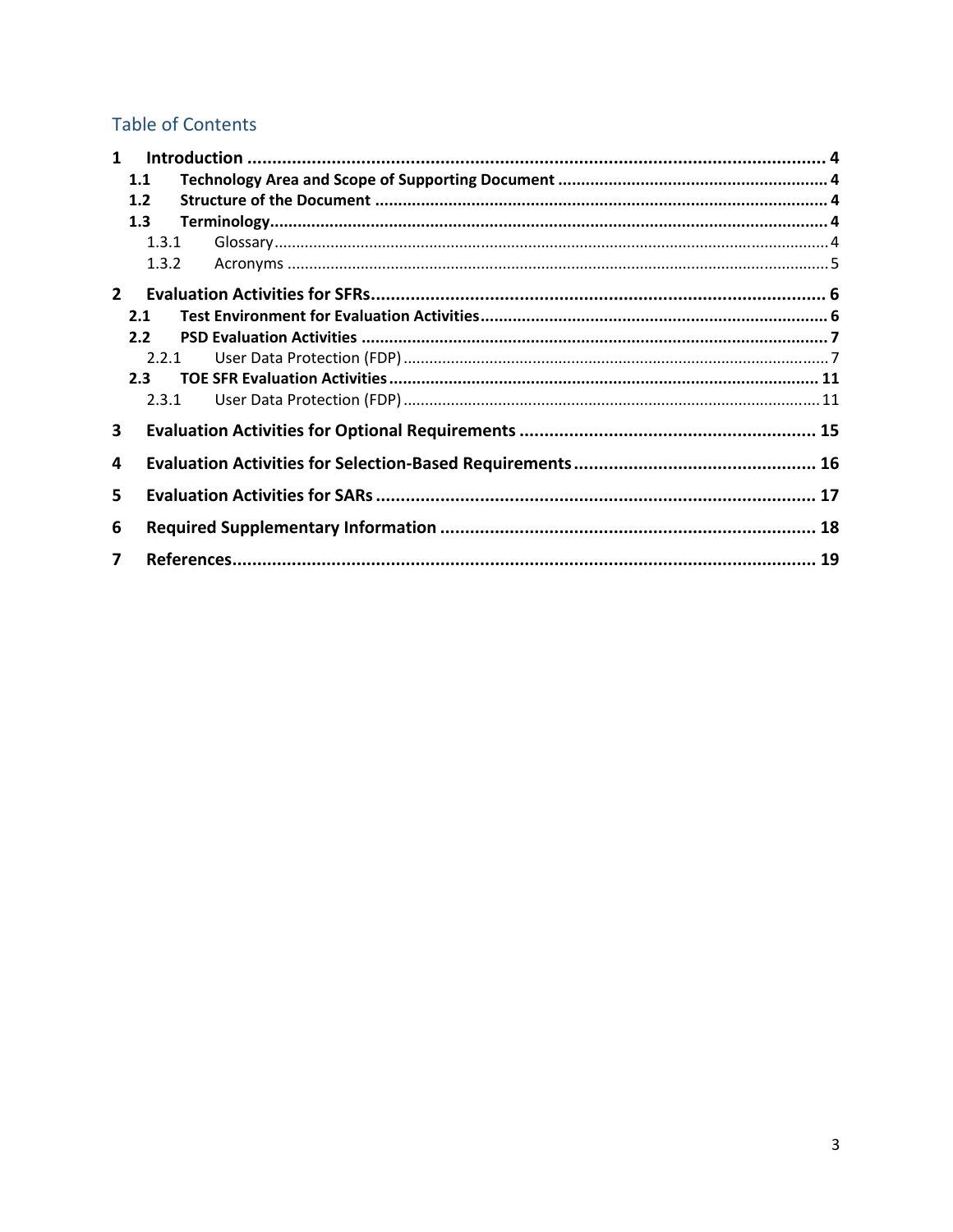## 1 Introduction

## 1.1 Technology Area and Scope of Supporting Document

The scope of the PP‐Module for Analog Audio Output Devices is to describe the security functionality of analog audio output peripheral devices to be connected to Peripheral Sharing Devices in terms of [CC] and to define functional and assurance requirements for such products. The PP‐Module is intended for use with the following Base-PPs:

• Protection Profile for Peripheral Sharing Devices, version 4.0 (PP\_PSD\_V4.0 or PSD PP)

This SD is mandatory for evaluations of TOEs that claim conformance to the following PP-Module:

● PP-Module for Analog Audio Output Devices (MOD\_AO\_V1.0)

Although Evaluation Activities (EAs) are defined mainly for the evaluators to follow, in general they will also help Developers to prepare for evaluation by identifying specific requirements for their TOE. The specific requirements in EAs may in some cases clarify the meaning of Security Functional Requirements (SFR), and may identify particular requirements for the content of Security Targets (ST) (especially the TOE Summary Specification), user guidance documentation, and possibly supplementary information (e.g. for isolation documentation).

## 1.2 Structure of the Document

EAs can be defined for both SFRs and Security Assurance Requirements (SAR). These are defined in separate sections of the SD.

If any EA cannot be successfully completed in an evaluation then the overall verdict for the evaluation is a 'fail'. In rare cases, there may be acceptable reasons why an EA may be modified or deemed not applicable for a particular TOE, but this must be agreed with the Certification Body for the evaluation.

In general, if all EAs (for both SFRs and SARs) are successfully completed in an evaluation then it would be expected that the overall verdict for the evaluation is a 'pass'. To reach a 'fail' verdict when the EAs have been successfully completed would require a specific justification from the evaluator as to why the EAs were not sufficient for that TOE.

Similarly, at the more granular level of Assurance Components, if the EAs for an Assurance Component and all of its related SFR EAs successfully completed in an evaluation then it would be expected that the verdict for the Assurance Component is a 'pass'. To reach a 'fail' verdict for the Assurance Component when these EAs have been successfully completed would require a specific justification from the evaluator as to why the EAs were not sufficient for that TOE.

## 1.3 Terminology

### 1.3.1 Glossary

For definitions of standard CC terminology, see [CC] part 1.

Reference the terms sections of the PSD PP and MOD\_AO\_V1.0 in addition to the terms listed below.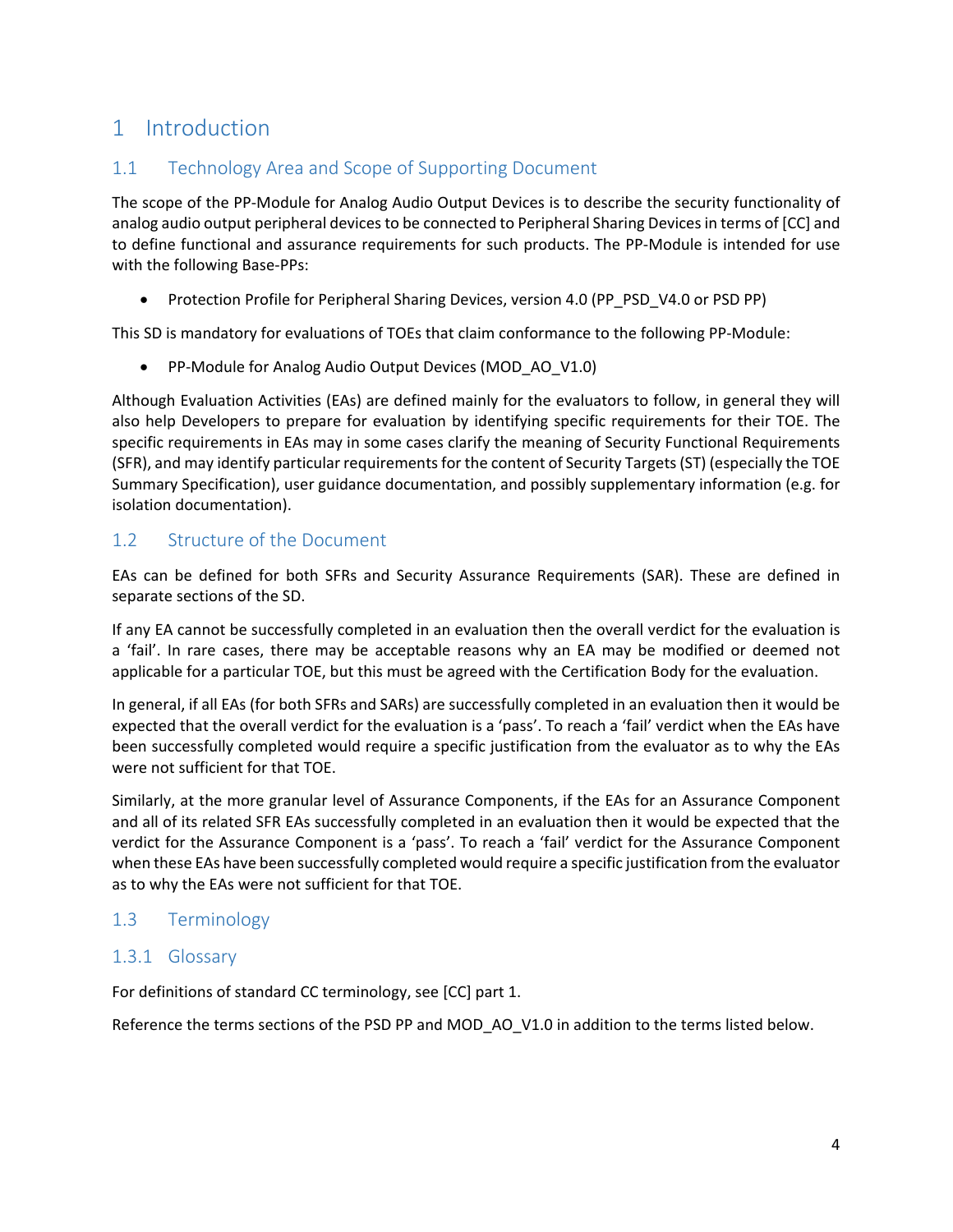| <b>Term</b>                              | <b>Definition</b>                                                                                                                                                                 |
|------------------------------------------|-----------------------------------------------------------------------------------------------------------------------------------------------------------------------------------|
| Amplified Speaker                        | Computer audio peripheral device that uses an amplifier to strengthen analog audio<br>signals that drive one or more speakers.                                                    |
| Analog Microphone                        | Computer audio peripheral device that converts sound waves into analog data<br>stream.                                                                                            |
| <b>Designated Frequencies</b>            | The following frequencies that are used in testing: 100 Hz, 250 Hz, 500 Hz, 1 kHz, 2<br>kHz, 4 kHz, 8 kHz, 10 kHz, 12 kHz, 15 kHz, 20 kHz, 30 kHz, 40 kHz, 50 kHz, and 60<br>kHz. |
| <b>Extended Audio Frequency</b><br>Range | The range from 1Hz to 60 kHz.                                                                                                                                                     |

## 1.3.2 Acronyms

Reference the terms sections of the PSD PP and MOD\_AO\_V1.0.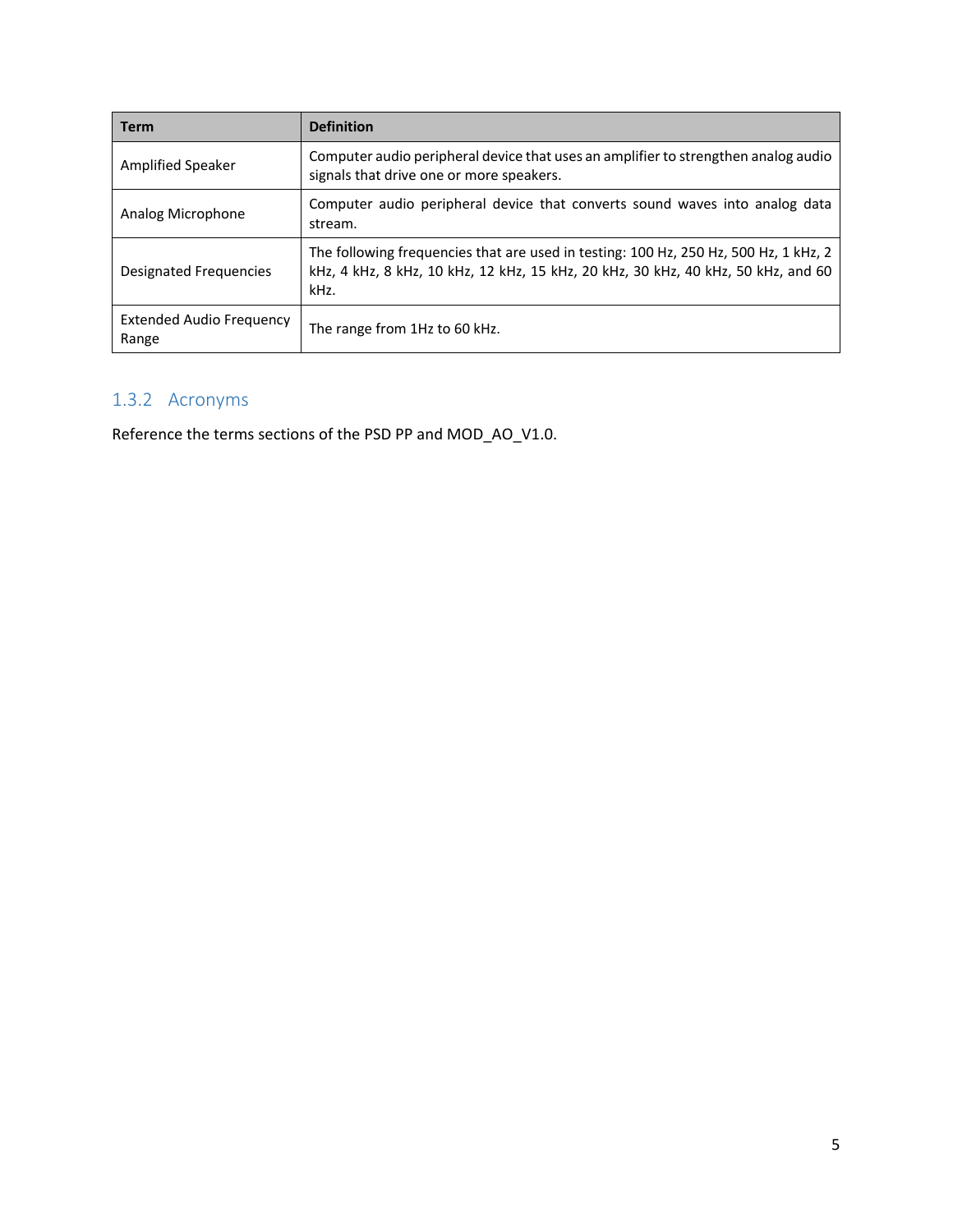## 2 Evaluation Activities for SFRs

The EAs presented in this section are intended to supplement those defined in the PSD PP.

The Analog Audio Output PP‐Module relies on several SFRs from the PSD PP to help in the implementation of its required functionality. These SFRs are listed in this section along with any impact to how they are to be evaluated in a TOE that includes the Analog Audio Output PP-Module. This section also defines the EAs for the mandatory SFRs that are introduced in the Analog Audio Output PP‐Module.

Successful completion of these EAs assists in the completion of the relevant portions of ASE TSS.1, ADV\_FSP.1, AGD\_OPE.1, and ATE\_IND.1, which are required to be applied to the entire TOE as per CFG\_PSD-AO-KM-UA-VI\_V1.0, CFG\_PSD-AO-KM-VI\_V1.0, and CFG\_PSD-AO-VI\_V1.0.

## 2.1 Test Environment for Evaluation Activities

In order to ensure that the TOE demonstrates the functionality required by the EAs, it is necessary for the evaluator to ensure that they have appropriate equipment to conduct the required testing. In addition to the equipment that is relevant for testing any PSD as defined in the PSD PP, the following additional equipment should be used in testing:

- Amplified speakers the tests in this SD depend upon the use of high‐quality system 2.1 standard and higher amplified speakers with a separate subwoofer.
- $\bullet$  Tone generator software application the tests in this SD require the use of a tone generator software application that can generate sine wave audio at configurable pitch (in Hz) and volume levels.
- Computer microphone (analog) the tests in this SD require the use of an analog microphone to be connected to the TOE to demonstrate that it will not transmit audio signals when this occurs.
- 3.5 mm stereo plug with open end wires or solderable tabs this plug is used by some of the tests in this Supporting Document to enable audio signal injection or detection at the TOE analog audio interfaces.
- Digital voltmeter the tests in this SD require the use of a digital voltmeter to measure the DC voltage over TOE peripheral interfaces to confirm that current is not supplied to a connected microphone.
- $\bullet$  Audio signal generator the tests in this SD require the use of an audio signal generator that is capable of generating a sine wave with positive/negative bias from DC up to 100 KHz to test that the TOE does not experience audio signal leakage.
- Audio spectrum analyzer software the tests in this SD require the use of software with a Fast Fourier Transform (FFT) capability that can display real-time audio spectrum data, including frequencies, attenuation dB, and voltage of audio signals, and is used to detect signal leakage between interfaces. Note that any use of a computer with audio spectrum analyzer software may be replaced by an audio spectrum analyzer or an Oscilloscope with FFT capability.
- Oscilloscope the tests in this SD require the use of an oscilloscope to detect signal leakage between peripheral interfaces. Any oscilloscope with an FFT capability and bandwidth of at least 1 MHz may be used. Note that any use of an oscilloscope may be replaced by a computer with audio spectrum analyzer software or an audio spectrum analyzer.
- Tone generator software the tests in this SD require the use of tone generator software to verify how data is routed.
- USB dummy load the tests in this SD require the use of a USB dummy load to verify that electrical signals are not sent to non‐selected computers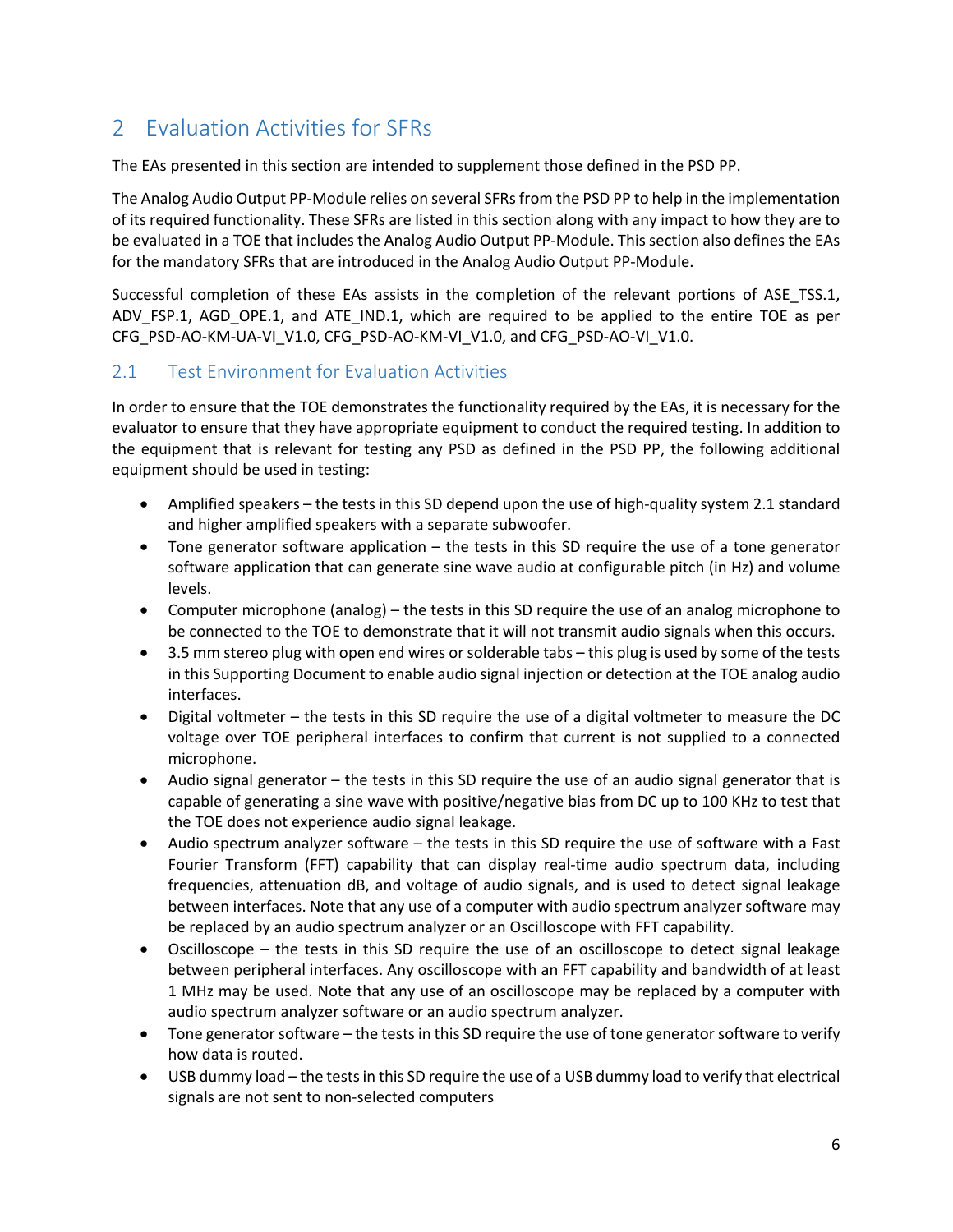This equipment is required in addition to that which is relevant for testing any PSD as defined in the PSD PP. Additional equipment may apply if the TOE claims support for additional peripheral types as defined by the other PP‐Modules that extend the PSD PP.

When conducting testing, the evaluator must ensure that all combinations of switch selections are tested. For example, if testing a device with 2 audio output interfaces and eight computer interfaces, the evaluator may use two connected computers, but must change the connected ports several times to ensure that each of the possible permutations of switch positions is tested.

## 2.2 PSD Evaluation Activities

The EAs defined in this section are additional activities for the PSD PP that the evaluator shall perform when the ST claims the PP-Module for Analog Audio Output Devices. The evaluator shall perform these actions in addition to those required by the PSD PP (and by any other PP‐Modules in the claimed PP‐ Configuration).

## 2.2.1 User Data Protection (FDP)

## 2.2.1.1 Active PSD Connections (FDP\_APC\_EXT.1)

#### *Isolation Document*

The evaluator shall examine the Isolation Documentation to determine that it describes the logic under which the TSF permits audio flows from a connected computer to a connected audio output interface.

The evaluator shall examine the Isolation Documentation to determine that it describes how the TOE enforces audio output data flow isolation from other TOE functions, such that it is not possible for two computers connected to the TOE to use the TOE to communicate with one another. The description shall ensure the signal attenuation in the extended audio frequency range between any computer audio output interfaces is at least 45 dB measured with a 2V input pure sine wave at the extended audio frequency range, including negative swing signal.

The evaluator shall examine the Isolation Documentation to determine that it describes how the TOE prevents the audio output signal from traversing the TOE while the TOE is powered off.

*TSS* 

There are no additional TSS activities for this component.

### *Guidance*

If the ability of the TOE to grant or deny authorization to audio communications is configurable, the evaluator shall verify that the operational guidance describes how to configure the TSF to behave in the manner specified by the SFR. This includes the possibility of both administratively configured TOE settings and any peripherals/connectors that are included with the TOE that cause data flows to behave differently if peripherals are connected through them.

*Test*  Test Setup

The evaluator shall perform the following setup steps:

- Configure the TOE and the operational environment in accordance with the operational guidance.
- Play a different audio file on a number of computers for each TOE computer analog audio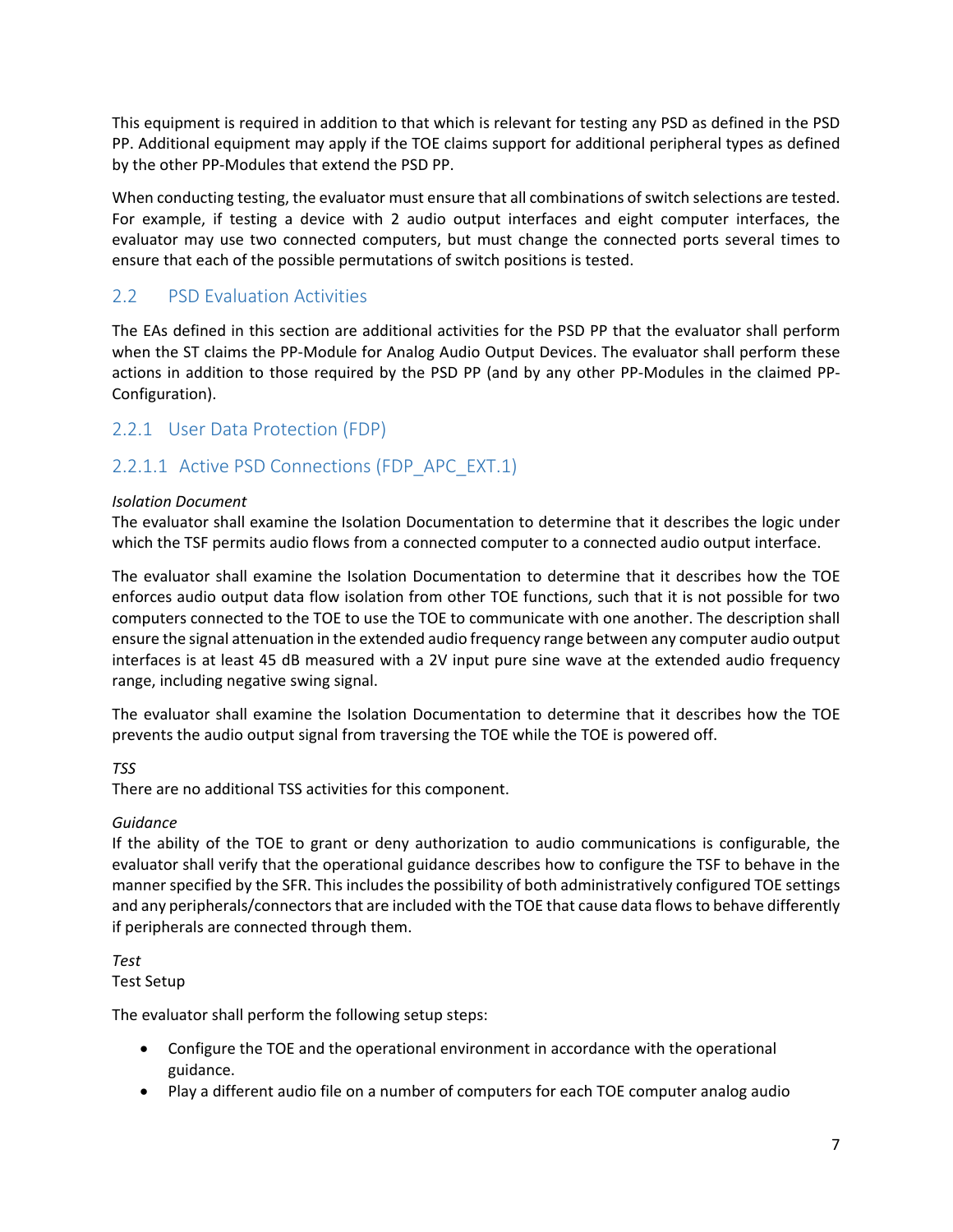interface.

- Connect each computer to a TOE computer analog audio interface.
- Turn on the TOE.

Note that for a TOE that provides audio mixing function the evaluator shall maximize the volume on a specific channel where instructed in the following text to assign that specific computer.

Note: Electrical signals are considered not to flow between connected computers and data is considered not to transit the TOE if no signal greater than 45 dB of attenuation at the specific audio frequency is received

#### **Test 1‐AO – Analog Audio Output Data Routing Methods.**

This test verifies the functionality of the TOE routing methods while powered on, powered off, and in failure state.

Step 1: Connect amplified speakers to the TOE audio output device interface. Set the speakers to approximately 25% volume.

Step 2: [Conditional: if "switching can be initiated only through express user action" is selected in FDP SWI\_EXT.1.1 in the PSD PP, then] perform step 3 for each switching method selected in FDP\_SWI\_EXT.2.2 in accordance with the operational user guidance.

Step 3: For each connected computer, ensure it is selected, listen to the amplified speakers, and verify that the audio is coming from the selected computer(s). Adjust the volume if necessary.

Step 4: Replace the speakers with a computer connected to the TOE analog audio output device interface and run audio spectrum analyzer software on it. Run tone generator software on all connected computers.

Step 5: Turn off the TOE, and for each connected computer, use the tone generator program to generate a sine wave audio tone for each of the designated frequencies and verify that no audio is present in the audio spectrum analyzer software on the computer connected to the TOE analog audio output device interface.

Step 6: Power on the TOE, cause the TOE to enter a failure state, and verify that the TOE provides the user with an indication of failure. For each connected computer use the tone generator program to generate a sine wave audio tone for each of the designated frequencies and verify that no audio is present in the audio spectrum analyzer software on the computer connected to the TOE analog audio output device interface.

#### **Test 2‐AO – Analog Audio Output Interface Isolation**

[Conditional: perform this test if "switching through express user action" is selected in FDP\_SWI\_EXT.1.1 in the PSD PP.]

This test verifies that no data or electrical signals flow between connected computers while the TOE is powered on or off.

Step 1. Continue with the setup from Test 1.

Step 2: Connect a computer to the TOE analog audio output device interface. Run audio spectrum analyzer software on all computers.

Step 3: Perform steps 4‐13 for each TOE analog audio computer interface.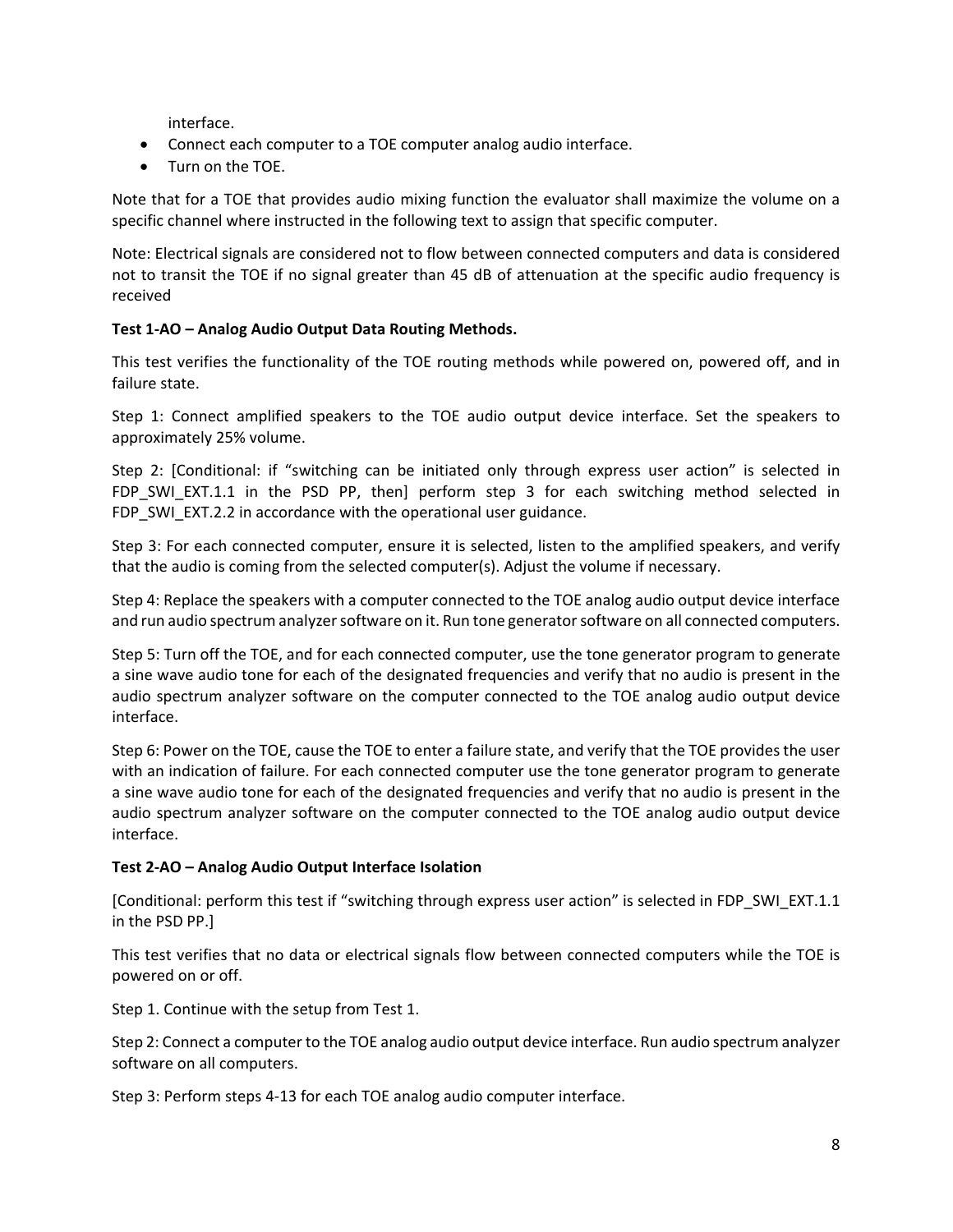Step 4: Turn on the TOE and ensure the first computer is selected.

Step 5: Use the tone generator program on the first computer to generate a sine wave audio tone for each of the designated frequencies. Verify that the audio is present in the audio spectrum analyzer software on the computer connected to the TOE analog audio output device interface and is not present in the audio spectrum analyzer software on any of the non‐selected computers.

Step 6: For each other TOE analog audio computer interface, select that computer and use the tone generator program on the first computer (now no longer selected) to generate a sine wave audio tone for each of the designated frequencies. Verify that the audio is not present in the audio spectrum analyzer software on the selected computer, the other non-selected computers, or the computer connected to the TOE analog audio output device interface.

Step 7: Power off the TOE and use the tone generator program on the first computer to generate a sine wave audio tone for each of the designated frequencies. Verify that the audio is not present in the audio spectrum analyzer software on any of the other connected computers.

Step 8: Restart the TOE, select the first computer, and replace it with an external audio signal generator.

Step 9: For each non-selected computer connected to the TOE analog audio output computer interface, replace it with an oscilloscope set to measure the peak‐to‐peak voltage and perform steps 10‐14.

Step 10: Perform steps 11-13 with the signal generator set to the following settings:

Pure sine wave around the average voltage of half output (positive signal only), with the output signal set to 2.00 V peak‐to‐peak, calibrating the signal with the oscilloscope as needed

Signal average to 0v (negative swing)

Step 11: Set the signal generator to generate the designated frequencies and verify the signal on the oscilloscopes is 11.2 mV or less. This level of signal ensures signal attenuation of 45 dB in the extended audio frequency range.

Step 12: For each other TOE analog audio computer interface, select it, set the signal generator to generate the designated frequencies, and verify the signal on the oscilloscopes is 11.2 mV or less.

Step 13: Power off the TOE and set the signal generator to generate the designated frequencies and verify the signal on the oscilloscopes is 11.2 mV or less.

#### **Test 3‐AO – No Flow between Computers with Other Peripheral Device Types**

[Conditional: Perform this test only if a PP‐Module aside from the Analog Audio Output PP‐Module is part of the PP-Configuration being claimed AND if "switching through express user action" is selected in FDP\_SWI\_EXT.1.1 in the PSD PP.]

This test verifies that power events at one TOE USB computer interface do not affect the analog audio output computer interface of another computer.

Note: "No sound appears" is defined as a temporary jump of at least 4 dB from the existing ambient noise floor.

Step 1: Connect a computer to the TOE analog audio output peripheral interface and run audio spectrum analyzer software on it and each connected computer.

Step 2: Perform steps 3‐9 for each connected computer.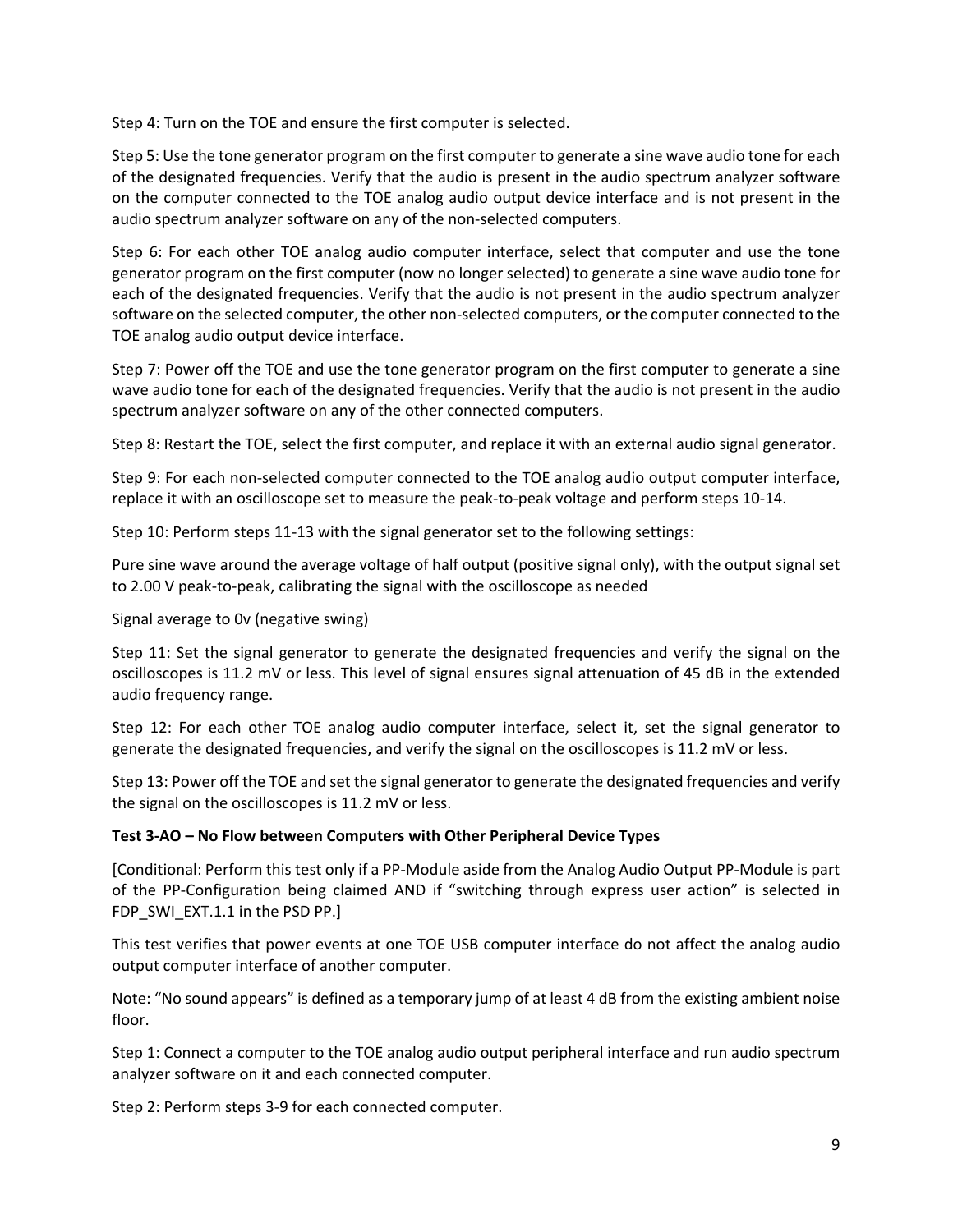Step 3: Ensure the first computer is selected and perform steps 4‐8 while the TOE is powered on and powered off.

[Conditional: Perform steps 4 and 5 only if the PP‐Module for Video/Display Devices is part of the PP‐ Configuration being claimed.]

Step 4: For each other connected computer, disconnect and reconnect the video cables from the TOE computer interface several times. Verify that no sound appears on the audio analyzer software on the first computer.

Step 5: Disconnect and reconnect the first computer's video cables from the TOE computer interface several times. Verify that no sound appears on the audio analyzer software on the other connected computers.

Step 6: [Conditional: If the PP‐Module for Keyboard/Mouse Devices or PP‐Module for User Authentication Devices is part of the PP-Configuration being claimed, then:] for each other connected computer, disconnect and reconnect the USB cable from the TOE USB computer interface several times. Verify that no sound appears on the audio analyzer software on the computer connected to the TOE analog audio output peripheral interface or any connected computers.

Step 7: [Conditional: If the PSD PP‐Module for Keyboard/Mouse Devices is part of the PP‐Configuration being claimed, then:] disconnect and reconnect the peripheral device type(s) selected in FDP\_PDC\_EXT.3.1/KM from the TOE KM peripheral device interface several times. Verify that no sound appears on the audio analyzer software on the other connected computers.

Step 8: [Conditional: If the PP‐Module for User Authentication Devices is part of the PP‐Configuration being claimed and "external" is selected in FDP\_PDC\_EXT.4.1, then:] disconnect and reconnect the UA peripheral device from the TOE UA peripheral device interface several times. Verify that no sound appears on the audio analyzer software on the other connected computers.

Step 9: [Conditional: If the PP‐Module for User Authentication Devices is part of the PP‐Configuration being claimed, then:] connect an authentication session to the first computer and verify that no sounds appears on the audio analyzer software on the other connected computers.

#### **Test 4‐AO – No Flow between Connected Computers over Time**

This test verifies that the TOE does not send data to different computers connected to the same interface at different times. Repeat this test for each TOE Analog Audio Output port.

Step 1: Ensure only one computer is connected and it is selected. Run a tone generator program on the connected computer and the audio analyzer software on a non‐connected computer.

Step 2: Perform steps 3-11 while the TOE is powered on and powered off.

Step 3: Perform steps 4‐5 for each of the designated frequencies.

Step 4: Use the tone generator program on the connected computer to generate a sine wave audio tone.

Step 5: Disconnect the connected computer, wait two minutes, connect the other computer, and verify that the generated audio frequency is not present in the audio spectrum analyzer software.

Step 6: Replace the connected computer with an external audio signal generator.

Step 7: Perform steps 8‐11 with the signal generator set to the following settings: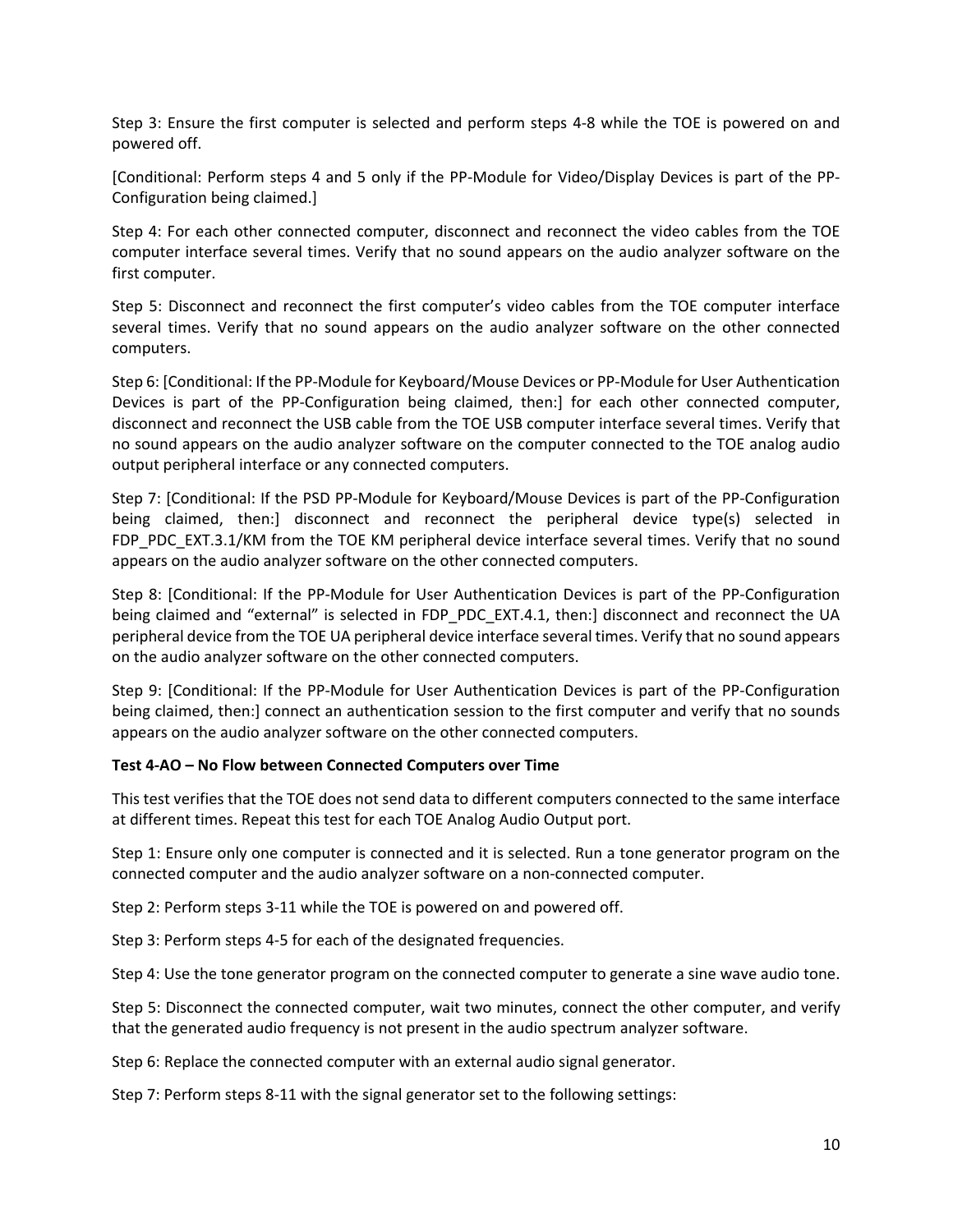Pure sine wave around the average voltage of half output (positive signal only), with the output signal set to 2.00 V peak‐to‐peak, calibrating the signal with the oscilloscope as needed

Signal average to 0v (negative swing)

Step 8: Perform steps 9‐11 for each of the designated frequencies.

Step 9: Use the signal generator to generate the signal.

Step 10: Disconnect the signal generator, wait two minutes, and replace it with an oscilloscope set to measure the peak‐to‐peak voltage.

Step 11: Verify the signal on the oscilloscope is 11.2 mV or less at the generated frequency.

2.2.1.2 Peripheral Device Connection (FDP\_PDC\_EXT.1)

## FDP\_PDC\_EXT.1 Peripheral Device Connection

#### *Isolation Document*

There are no Isolation Document EAs for this component beyond what the PSD PP requires.

#### *TSS*

There are no TSS EAs for this component beyond what the PSD PP requires.

#### *Guidance*

There are no guidance EAs for this component beyond what the PSD PP requires.

#### *Test*

#### **Test 1‐AO**

The evaluator shall verify that the TOE ports properly reject unauthorized devices and devices with unauthorized protocols as per the unauthorized peripheral device connections.

For this test, verify device rejection through TOE user indication in accordance with the operational user guidance or an immediate cessation of traffic following device detection or enumeration, or incompatibility of the device interface with the peripheral interface.

Step 1: Ensure the TOE is powered off and audio analyzer software is running on the connected computer.

Step 2: Connect an analog microphone to the TOE analog audio output peripheral interface.

Step 3: Power on the TOE, speak loudly into the microphone from approximately one‐inch distance, and verify no audio is present in the audio analyzer software.

Step 4: Disconnect the microphone and reconnect it to the TOE peripheral interface.

Step 5: Speak loudly into the microphone from approximately one‐inch distance, and verify no audio is present in the audio analyzer software.

- 2.3 TOE SFR Evaluation Activities
- 2.3.1 User Data Protection (FDP)
- 2.3.1.1 Audio Filtration (FDP\_AFL\_EXT)
- FDP\_AFL\_EXT.1 Audio Filtration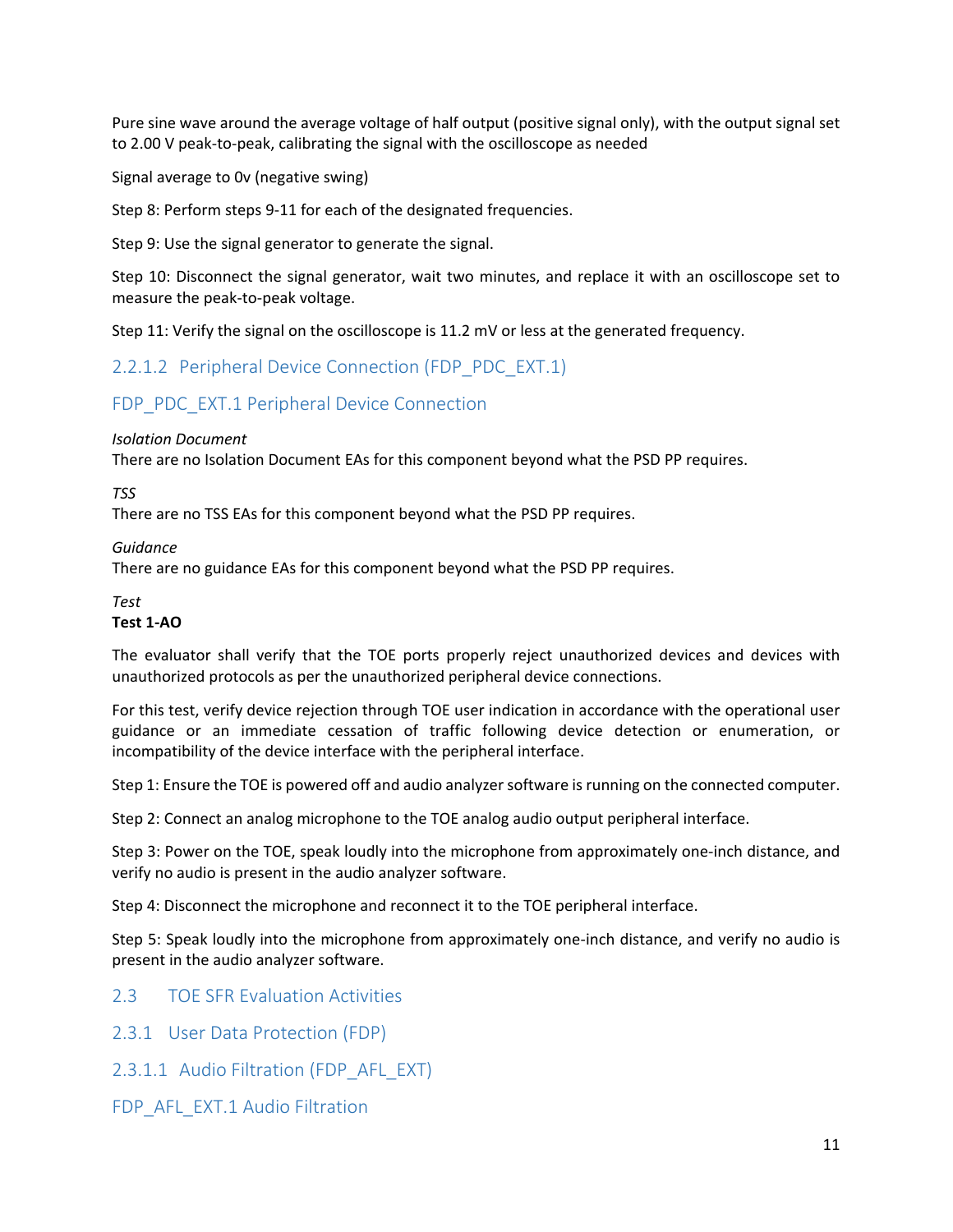*Isolation Document* 

There are no Isolation Document EAs for this component.

#### *TSS*

The evaluator shall check the TSS to verify that the TOE audio function implementation properly filters the audio passing through the TOE.

#### *Guidance*

There are no guidance EAs for this component.

*Test* 

Step 1: Connect a computer to the TOE analog audio output peripheral interface and run audio analyzer software on it.

Step 2: For each connected computer, ensure it is selected, use its tone generator software to generate a sine wave audio tone for each of the frequencies in the Audio Filtration Specifications table and verify in the audio analyzer software that they are attenuated by at least the amount specified in the Audio Filtration Specifications table.

Step 3: Connect an oscilloscope to the TOE analog audio output peripheral interface and set it to measure the peak‐to‐peak voltage.

Step 4: For each connected computer, perform step 5 with the signal generator set to the following settings:

- Pure sine wave around the average voltage of half output (positive signal only), with the output signal set to 2.00 V peak-to-peak, calibrating the signal with the oscilloscope as needed
- Signal average to OV (negative swing)

Step 5: Set the signal generator to generate the frequencies in Audio Filtration Specifications table and verify the signal on the oscilloscope does not exceed the corresponding maximum voltage after attenuation.

## 2.3.1.2 Peripheral Device Connection (FDP\_PDC\_EXT)

## FPD\_PDC\_EXT.2/AO Authorized Devices (Audio Output)

#### *Isolation Document*

There are no Isolation Document EAs for this component.

*TSS*

There are no TSS EAs for this component.

#### *Guidance*

The evaluator shall verify that the operational guidance describes devices authorized for use with the TOE in accordance with the authorized peripheral device connections.

*Test* 

The evaluator shall verify that the TOE ports do not reject authorized devices and devices with authorized protocols as per the authorized peripheral device connections.

Repeat this test for each of the following devices: analog headphone, and analog speakers.

Step 1: Ensure the TOE is powered off.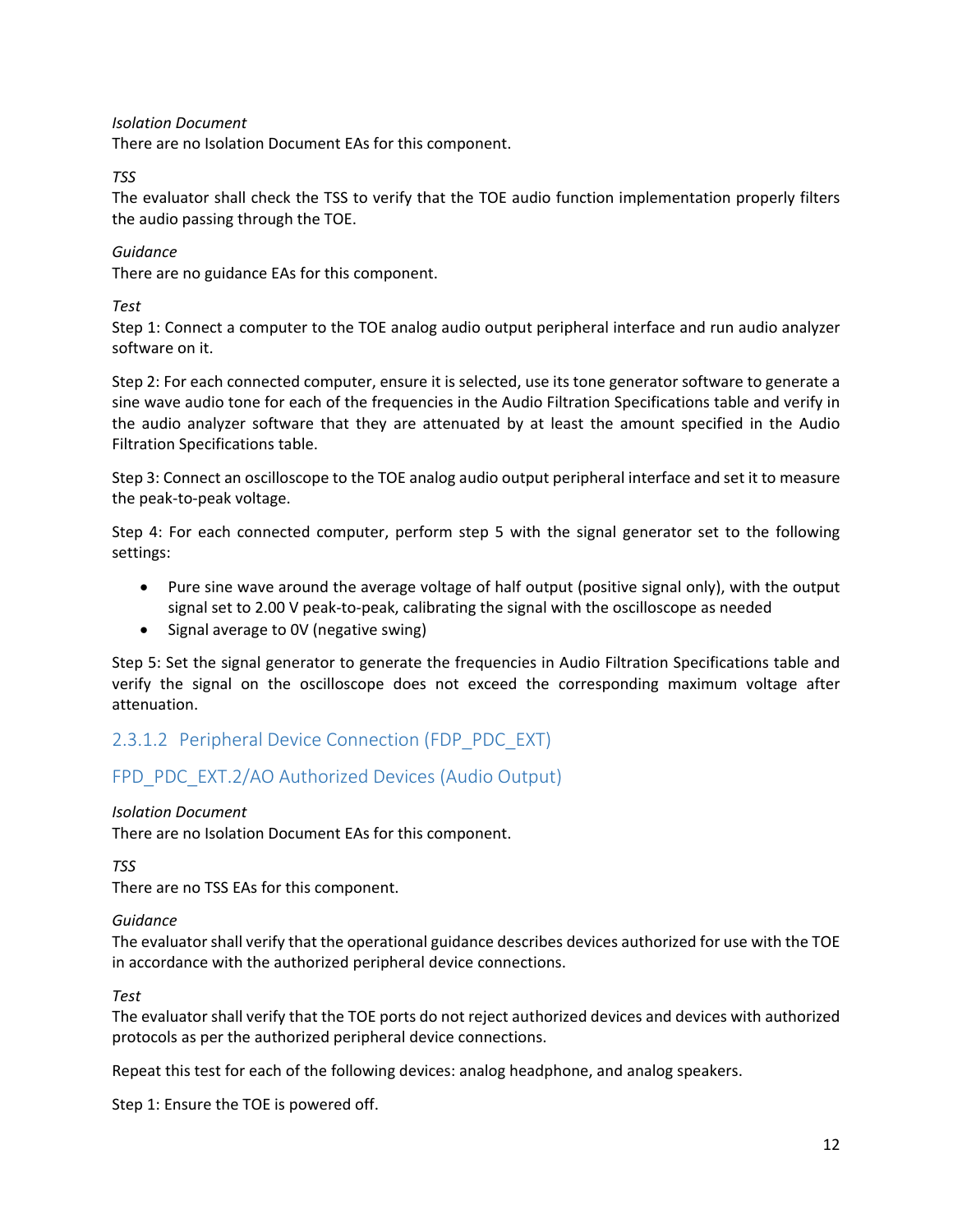Step 2: Connect the authorized device to the TOE peripheral interface.

Step 3: Power on the TOE. Verify the TOE user indication described in the operational user guidance is not present.

Step 4: Play an audio file on the connected computer and verify the sound is heard through the authorized device.

Step 5: Disconnect the authorized device, then reconnect it to the TOE peripheral interface.

Step 6: Verify the TOE user indication described in the operational user guidance is not present.

Step 7: Play an audio file on the connected computer and verify the sound is heard through the authorized device.

## 2.3.1.3 Powering Unauthorized Devices (FDP\_PUD\_EXT)

### FDP\_PUD\_EXT.1 Powering Unauthorized Devices

#### *Isolation Document*

There are no Isolation Document EAs for this component.

*TSS* 

The evaluator shall verify the TSS states that the TOE does not supply power to an unauthorized device connected to the analog audio output interface.

The evaluator shall also verify that the TOE cannot be configured to supply power to a device connected to the analog audio output interface.

#### *Guidance*

The evaluator shall verify that the guidance states that a microphone should never be connected to the TOE's analog audio output interface*.* 

*Test* 

Step 1: Connect the amplified speakers directly to computer #1's analog audio output interface (typically green in color). Set the volume at the speakers to approximately 25%.

Step 2: Connect the computer interface audio cable to the TOE audio output computer interface and computer #1's analog audio microphone input interface (typically pink in color) instead of the computer analog audio output interface.

Step 4: Connect an open 3.5 millimeter stereo plug to the TOE analog audio peripheral interface.

Step 5: Power up the TOE and ensure computer #1 is selected.

Step 6: Measure the DC voltage of stereo plug from the TOE analog audio peripheral interface between the ground terminal and each one of the other two terminals (tip and ring) using a digital voltmeter.

Step 7: Verify the voltage is 0.2 volts or less, ensuring there is no DC bias voltage supplied to the microphone.

2.3.1.4 Unidirectional Data Flow (FDP\_UDF\_EXT)

FDP UDF EXT.1/AO Unidirectional Data Flow (Audio Output)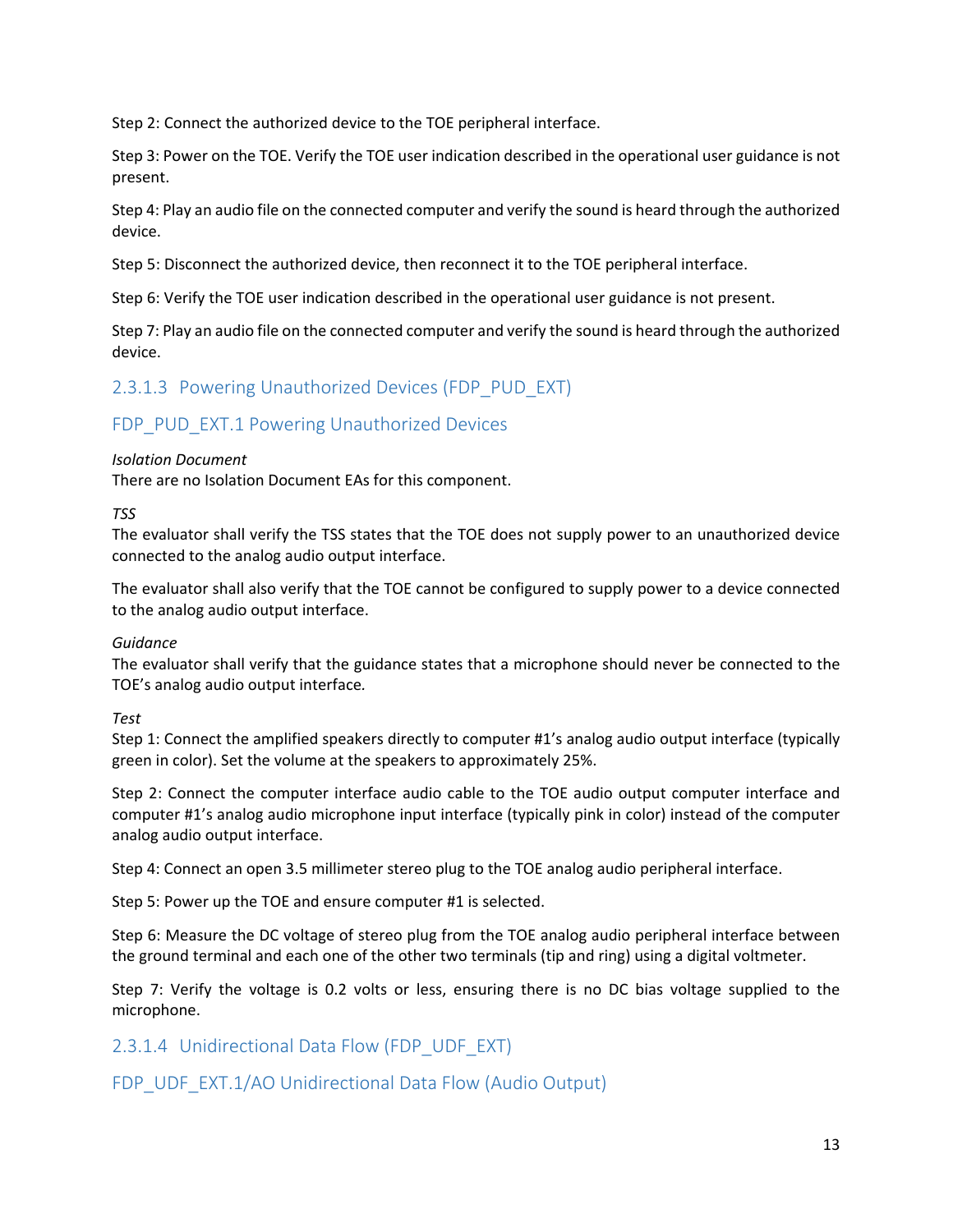#### *Isolation Document*

The evaluator shall examine the Isolation Documentation to determine that it describes how the TOE enforces audio output data flow isolation from other TOE functions, such that the audio output peripheral interface is unidirectional and no data can be routed from a connected peripheral back to a connected computer. The description shall ensure the signal attenuation between any TOE audio output peripheral device interface and any other TOE computer audio output interface is at least 45 dB measured with a 2V input pure sine wave at the extended audio frequency range, including negative swing signal.

#### *TSS*

There are no TSS EAs for this component.

#### *Guidance*

There are no guidance EAs for this component.

#### *Test*

Note: Data is considered not to transit the TOE if no signal greater than 45 dB of attenuation at the specific audio frequency is received.

The evaluator shall perform the following test:

Step 1: Connect a computer to the TOE analog audio output peripheral interface, run its tone generator software, and run audio analyzer software on the connected computer.

Step 2: Perform steps 3‐6 for each TOE analog audio output peripheral interface.

Step 3: For each connected computer, ensure it is selected, use the tone generator on the computer connected to the TOE analog audio output peripheral interface to generate the designated frequencies, and verify that the audio is not present on the selected computer's audio analyzer software.

Step 4: Replace the selected computer with an oscilloscope and connect an external audio signal generator to the TOE analog audio output peripheral interface. Perform step 5 with the signal generator set to the following settings:

- Pure sine wave around the average voltage of half output (positive signal only), with the output signal set to 2.00 V peak-to-peak, calibrating the signal with the oscilloscope as needed;
- Signal average to OV (negative swing)

Step 5: Set the signal generator to generate the designated frequencies, and verify the signal on the oscilloscope is 11.2 mV or less.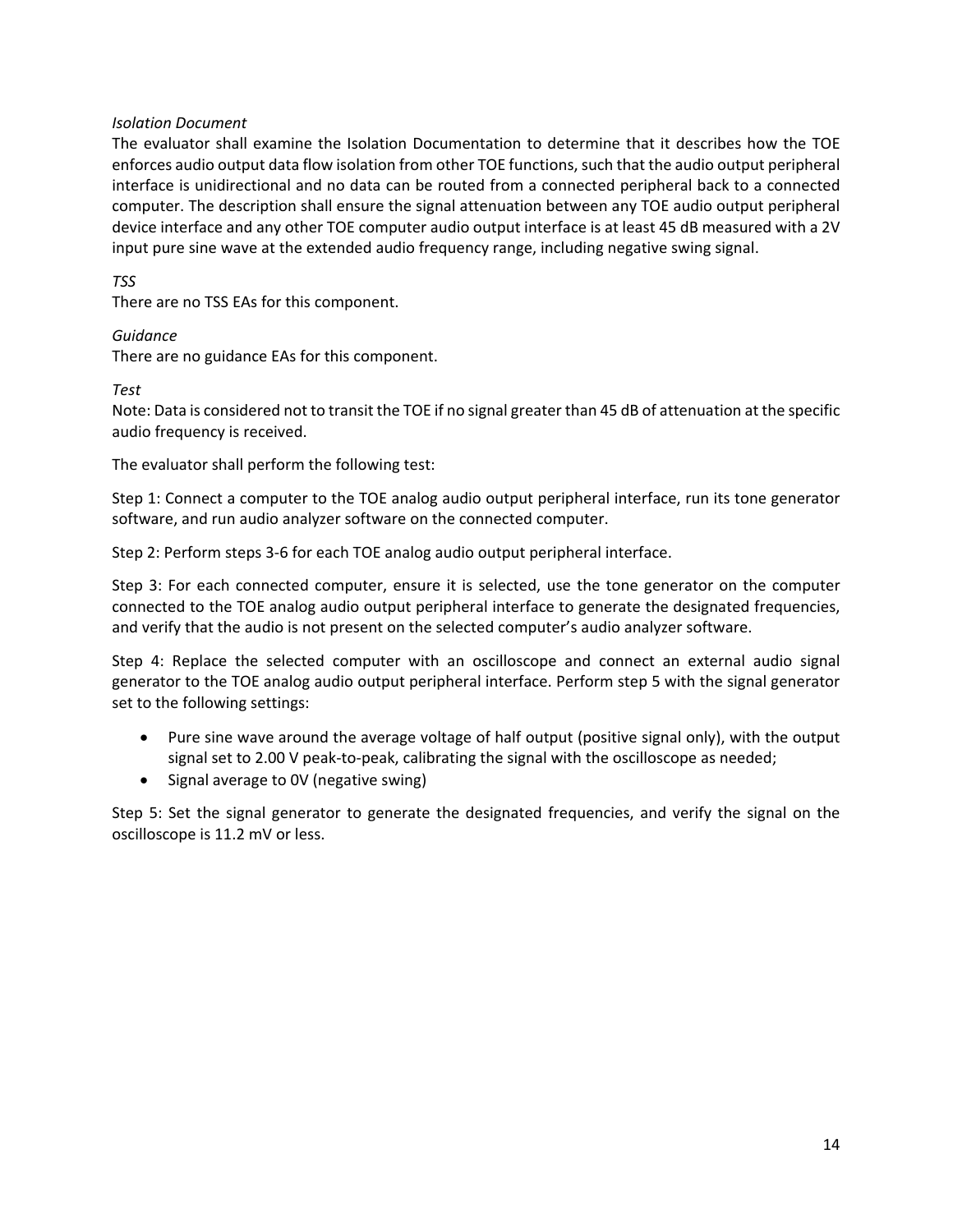# Evaluation Activities for Optional Requirements

The PP‐Module does not define any optional requirements.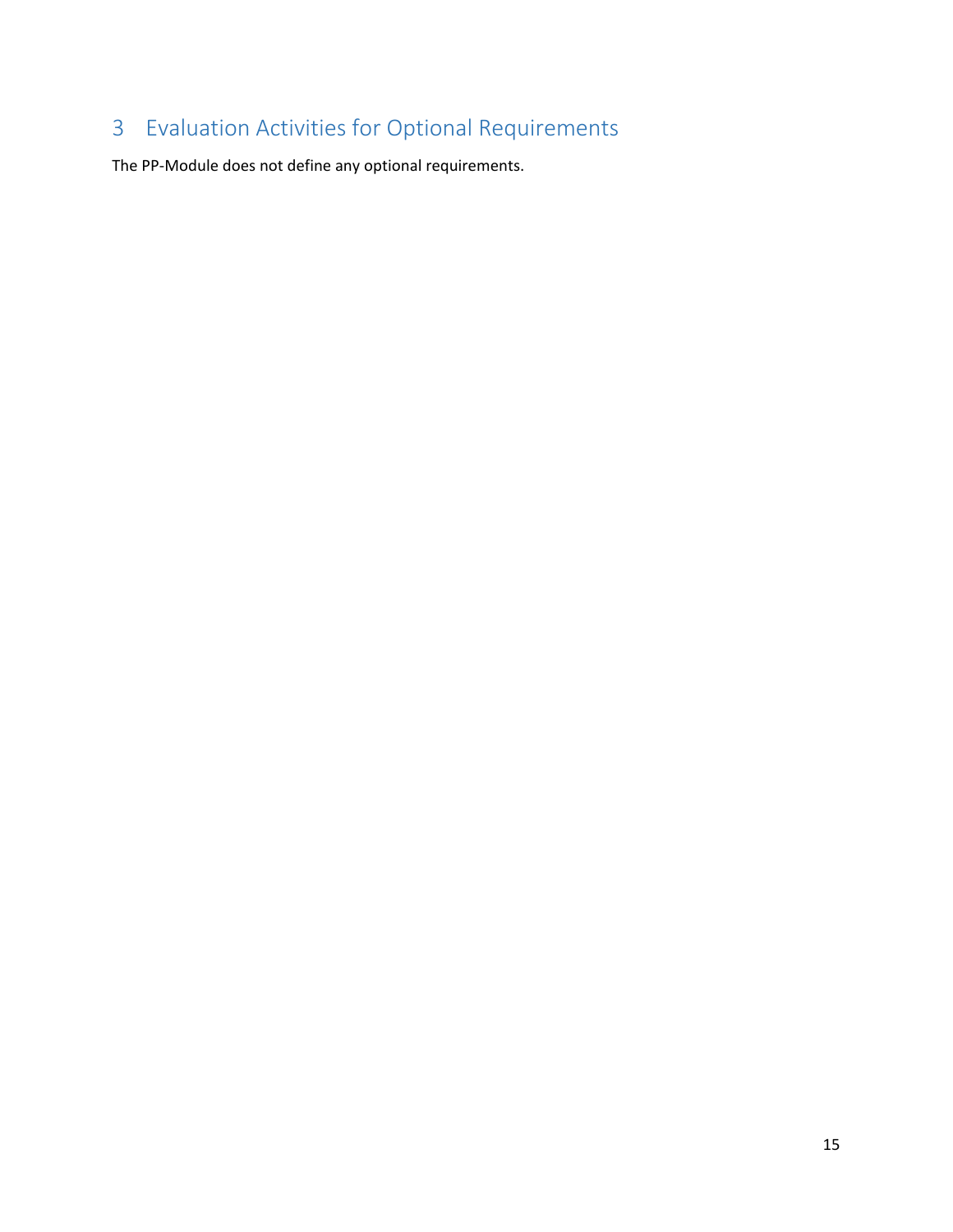# Evaluation Activities for Selection‐Based Requirements

The PP‐Module does not define any selection‐based requirements.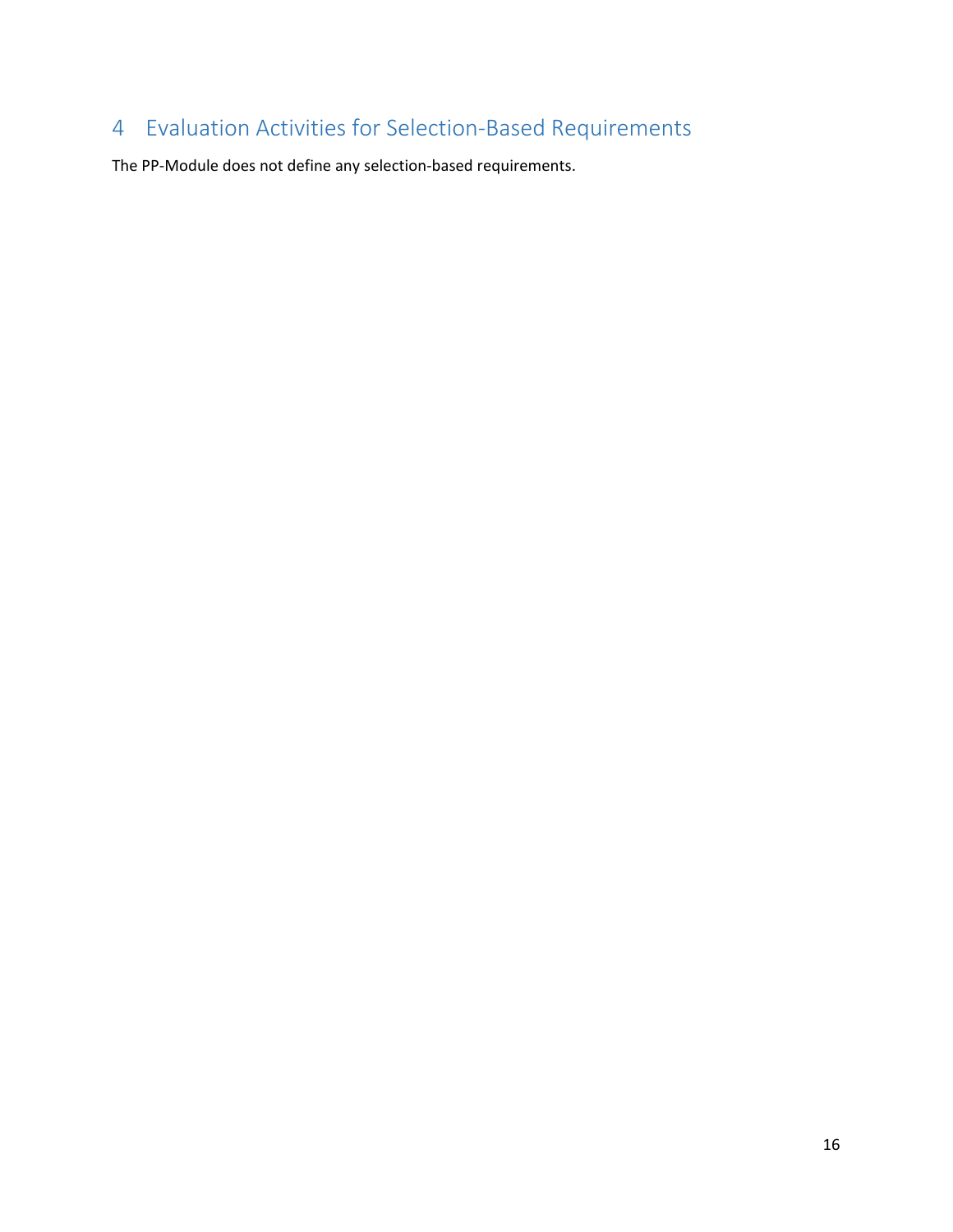## 5 Evaluation Activities for SARs

To evaluate the SARs specified by CFG\_PSD‐AO‐KM‐UA‐VI\_V1.0, CFG\_PSD‐AO‐KM‐VI\_V1.0, and CFG\_PSD‐ AO-VI\_V1.0, the evaluator shall perform the SAR EAs defined in the PSD PP against the entire TOE as applicable (i.e., both the generic PSD portion and the portion(s) related to support for specific peripheral types).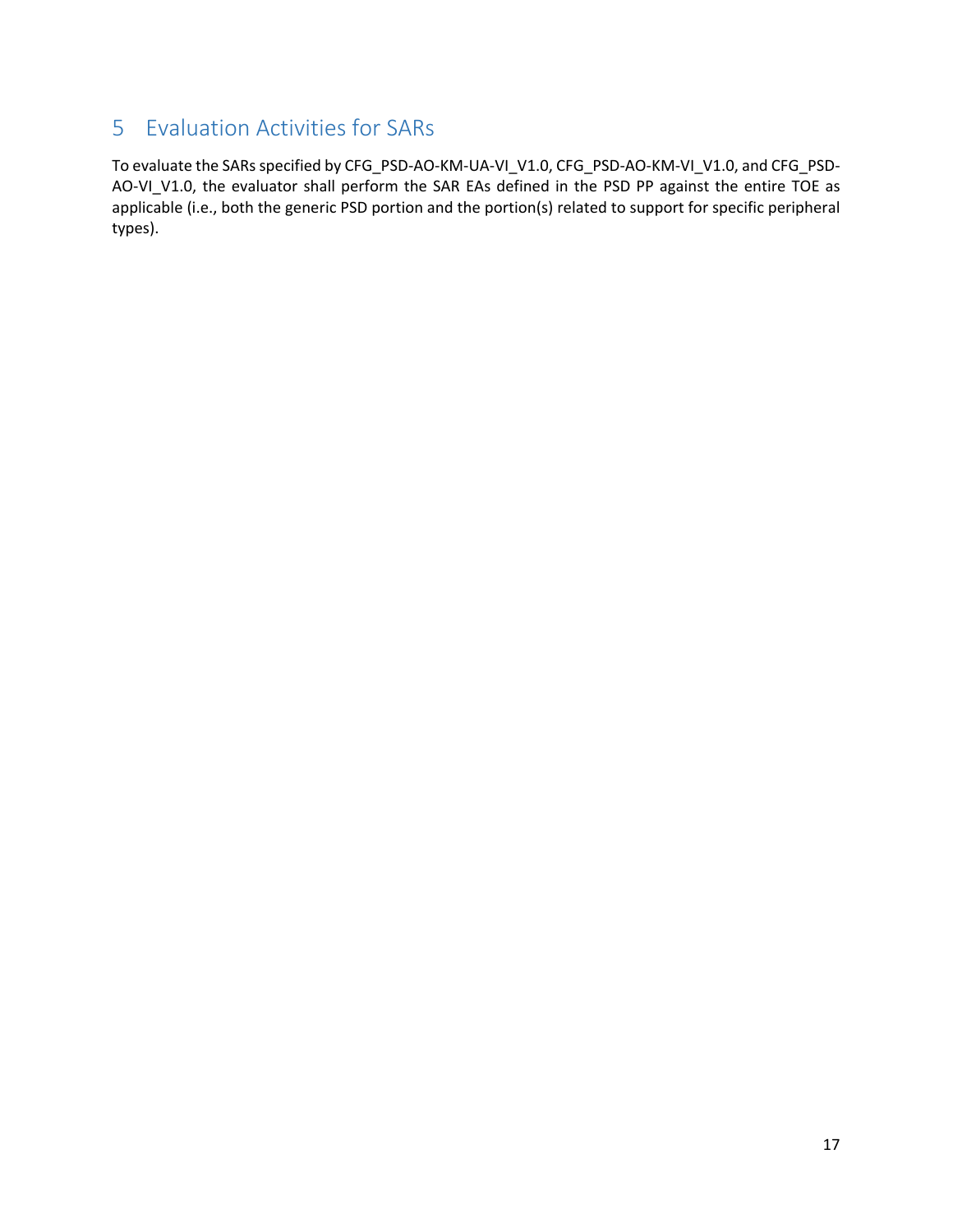## 6 Required Supplementary Information

This Supporting Document refers in various places to the possibility that 'supplementary information' may need to be supplied as part of the deliverables for an evaluation. This term is intended to describe information that is not necessarily included in the Security Target or operational guidance, and that may not necessarily be public. Examples of such information could be a Letter of Volatility or isolation documentation. The requirement for any such supplementary information will be identified in the relevant PP, PP‐Module, or Supporting Document.

The PSD PP requires an Isolation Document to be included with the TOE for evaluation of isolation requirements. The EAs the evaluator is to perform are captured under the appropriate SFR.